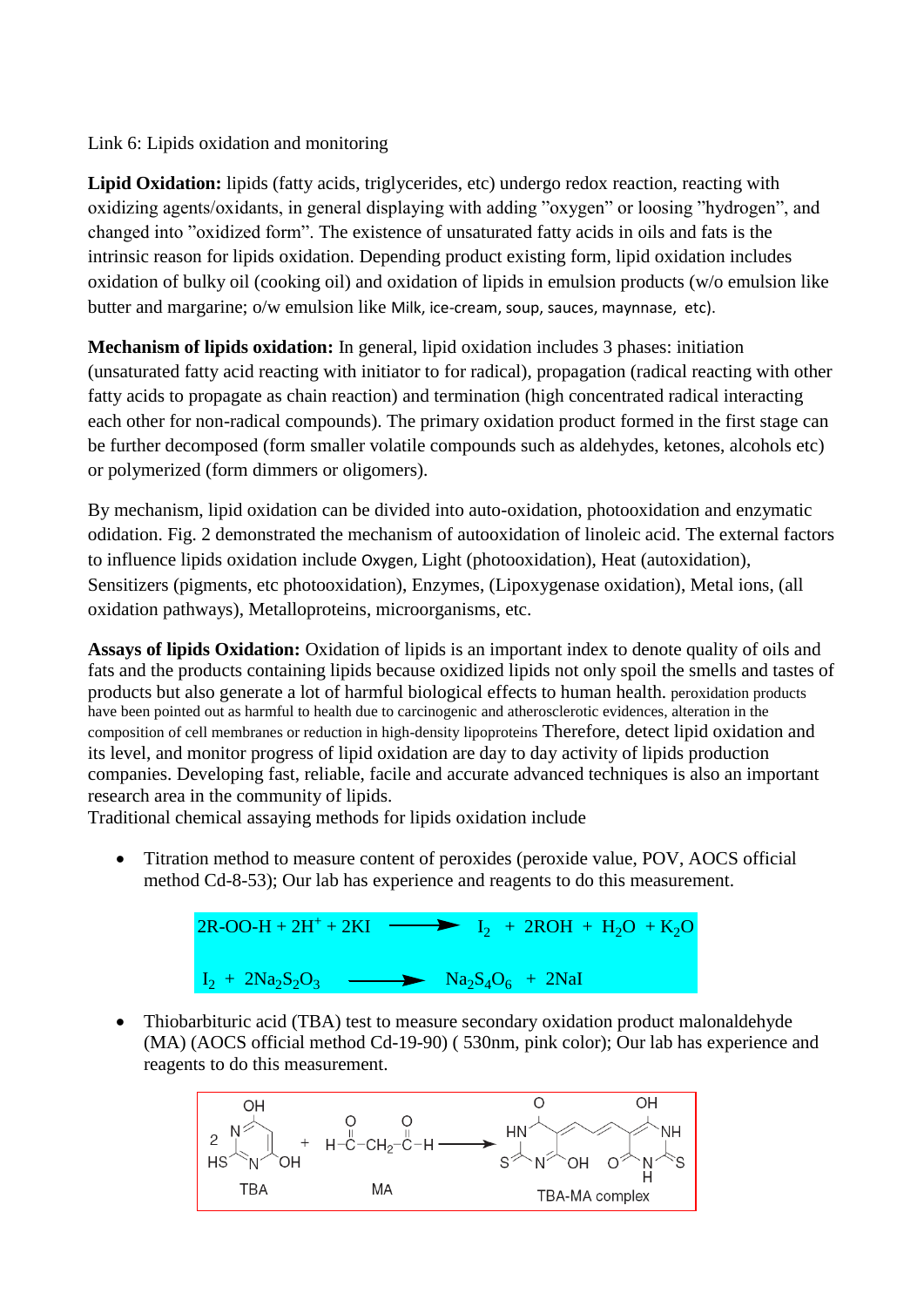Anisidine value(Cd-18-90) to measure secondary oxidation product malonaldehyde (MA) and ketone (amount of aldehydes, 350nm, yellow color); Our lab has experience and reagents to do this measurement.



Fig. 1. A general mechanism of lipid oxidation

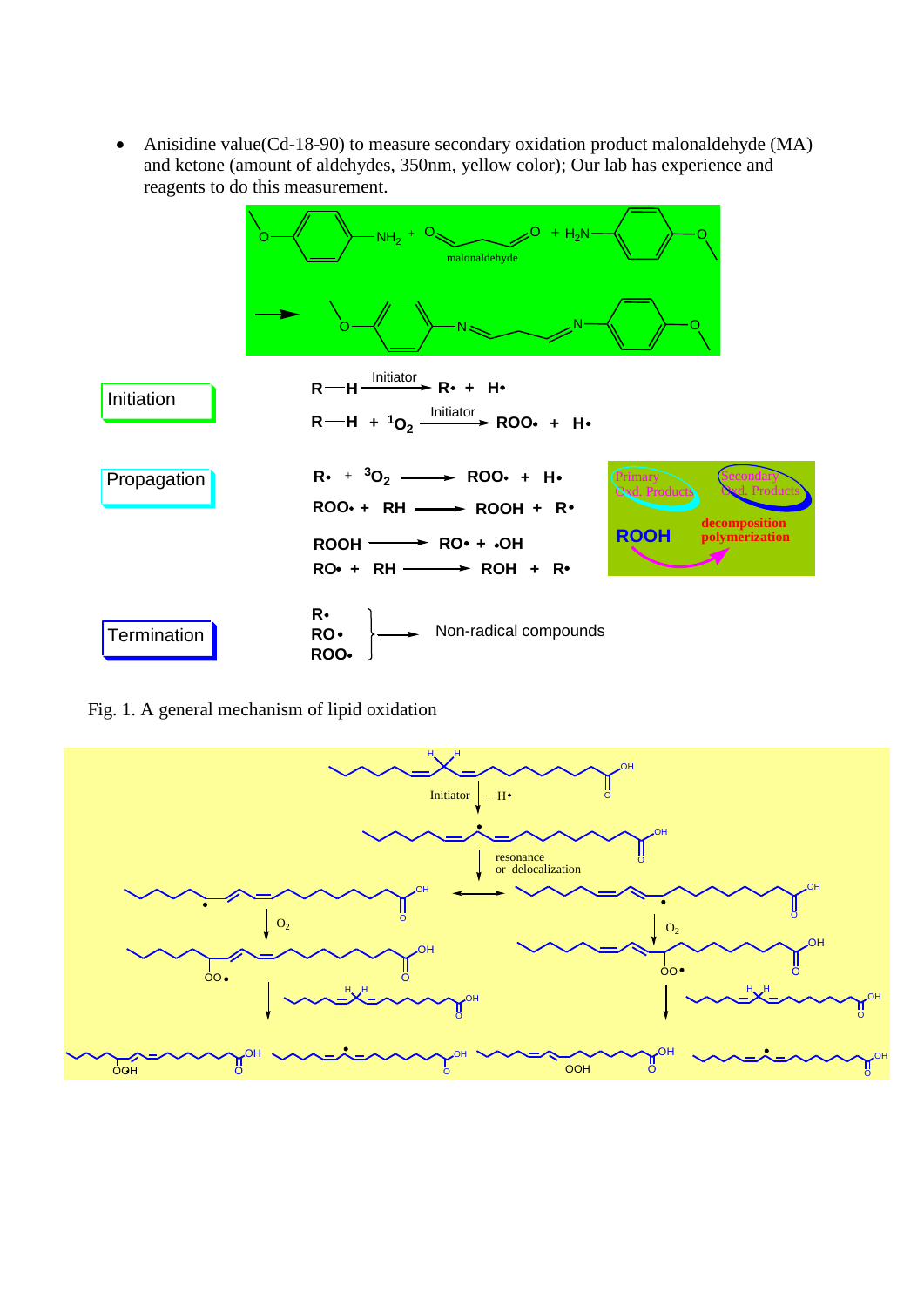Fig. 2. Mechanism of autooxidation of linoleic acid

**Spectrophotometer methods to measure the content of conjugated fatty acid:** Oxidation can lead to isomerization of double bonds in polyunsaturated fatty acids to for conjugated diene or triene. The conjugated fatty acids have absorption in 232-234nm. Our lab is equipped with Shimadzu uv-vis spectrophotometer which can be used for this measurement.

**Headspace Gas Chromatograph – Mass Spectrometer to measure secondary oxidation products: volatiles** : Our lab has Thermo Fisher DSQ GC-MS equipped headspace injection which can be used for idenfication and qualification of secondary oxidation compounds such aldehydes, ketones, etc. (Fig. 3)



Fig. 3. **Gas chromatogram obtained with DHS-GC analysis** of **volatiles standard (30 ng/5 mL).**

HPLC-PDA to measure unvolatile oxidized products: high column temperature of GC can destroy peroxidized triglycerides, however, HPLC performed at room temperature can detect peroxides based on the polarity difference between oxidized and non-oxidized triglycerides. Our lab has Thermo Fischer HPLC-PDA-ELSD and normal/reversed phase columns, which can be used for quantification of peroxidized triglycerides (Fi. 4.)